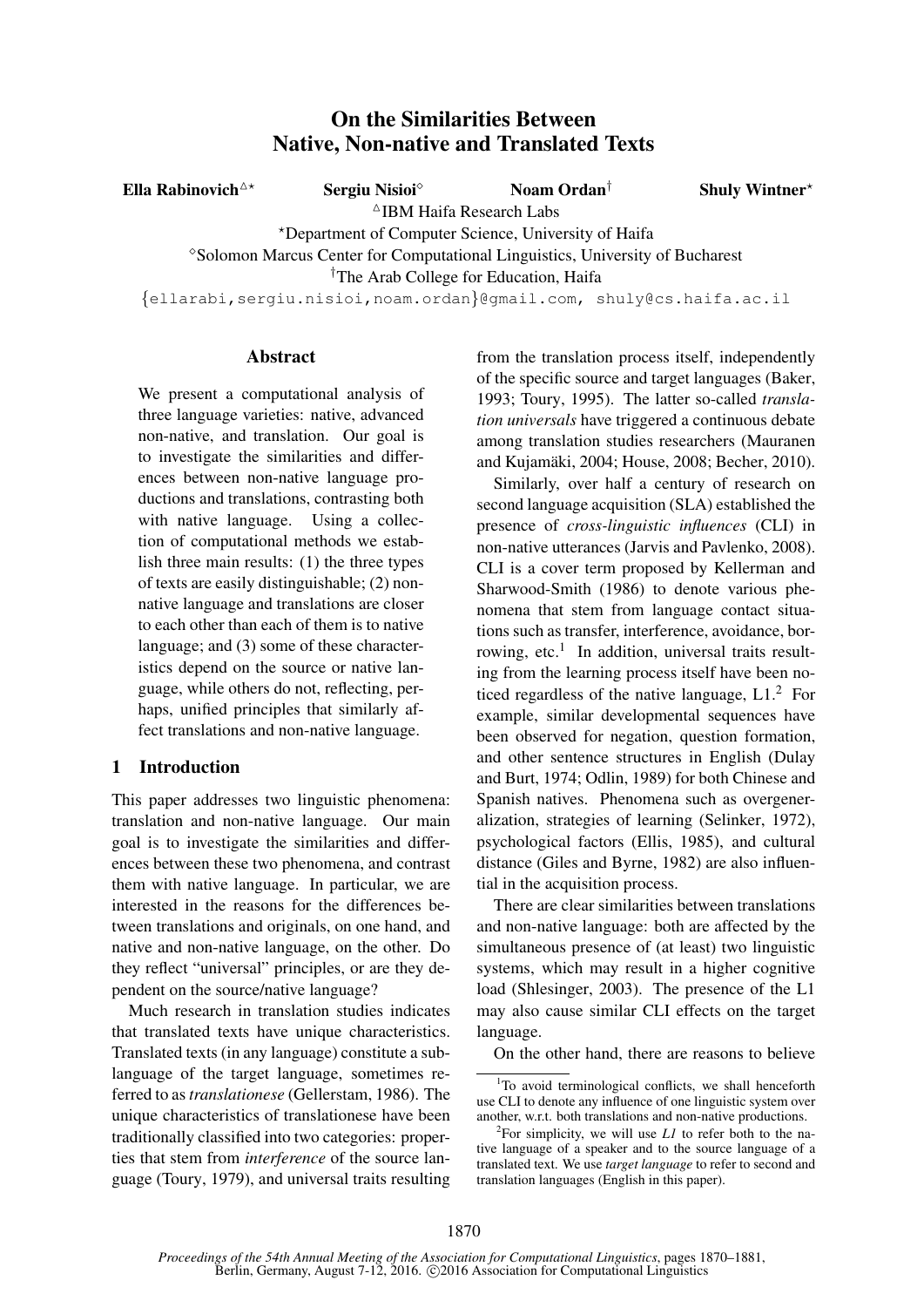that translationese and non-native language should differ from each other. Translations are produced by *native* speakers of the target language. Nonnatives, in contrast, arguably never attain nativelike abilities (Coppieters, 1987; Johnson and Newport, 1991), however this hypothesis is strongly debated in the SLA community (Birdsong, 1992; Lardiere, 2006).

Our goal in this work is to investigate three language *varieties*: the language of native speakers (N), the language of advanced, highly fluent nonnative speakers (NN), and translationese (T). We use the term *constrained language* to refer to the latter two varieties. We propose a unified computational umbrella for exploring two related areas of research on bilingualism: translation studies and second language acquisition. Specifically, we put forward three main hypotheses: (1) The three language varieties have unique characteristics that make them easily distinguishable. (2) Non-native language and translations are closer to each other than either of them is to native language. (3) Some of these characteristics are dependent on the specific L1, but many are not, and may reflect unified principles that similarly affect translations and non-native language.

We test these hypotheses using several corpusbased computational methods. We use supervised and unsupervised classification (Section 4) to show that the three language varieties are easily distinguishable. In particular, we show that native and advanced non-native productions can be accurately separated. More pertinently, we demonstrate that non-native utterances and translations comprise two distinct linguistic systems.

In Section 5, we use statistical analysis to explore the unique properties of each language variety. We show that the two varieties of constrained language are much closer to each other than they are to native language: they exhibit poorer lexical richness, a tendency to use more frequent words, a different distribution of idiomatic expressions and pronouns, and excessive use of cohesive devices. This is an unexpected finding, given that both natives and translators (in contrast to non-natives) produce texts in their mother tongue.

Finally, in Section 6 we use language modeling to show that translations and non-native language exhibit similar statistical properties that clearly reflect cross-linguistic influences: experiments with distinct language families reveal salient ties between the two varieties of constrained language.

The main contribution of this work is thus theoretical: it sheds light on some fundamental questions regarding bilingualism, and we expect it to motivate and drive future research in both SLA and translation studies. Moreover, a better understanding of constrained language may also have some practical import, as we briefly mention in the following section.

## 2 Related work

Corpus-based investigation of translationese has been a prolific field of recent research, laying out an empirical foundation for the theoretically motivated hypotheses on the characteristics of translationese. More specifically, identification of translated texts by means of automatic classification shed light on the manifestation of translation universals and cross-linguistic influences as markers of translated texts (Baroni and Bernardini, 2006; van Halteren, 2008; Gaspari and Bernardini, 2008; Kurokawa et al., 2009; Koppel and Ordan, 2011; Ilisei and Inkpen, 2011; Volansky et al., 2015; Rabinovich and Wintner, 2015; Nisioi, 2015b), while Gaspari and Bernardini (2008) introduced a dataset for investigation of potential common traits between translations and non-native texts. Such studies prove to be important for the development of parallel corpora (Resnik and Smith, 2003), the improvement in quality of plagiarism detection (Potthast et al., 2011), language modeling, and statistical machine translation (Lembersky et al., 2012, 2013).

Computational approaches also proved beneficial for theoretical research in second language acquisition (Jarvis and Pavlenko, 2008). Numerous studies address linguistic processes attributed to SLA, including automatic detection of highly competent non-native writers (Tomokiyo and Jones, 2001; Bergsma et al., 2012), identification of the mother tongue of English learners (Koppel et al., 2005; Tetreault et al., 2013; Tsvetkov et al., 2013; Nisioi, 2015a) and typology-driven error prediction in learners' speech (Berzak et al., 2015). These studies are instrumental for language teaching and student evaluation (Smith and Swan, 2001), and can improve NLP applications such as authorship profiling (Estival et al., 2007) or grammatical error correction (Chodorow et al., 2010). Most of these studies utilize techniques that are motivated by the same abstract principles associ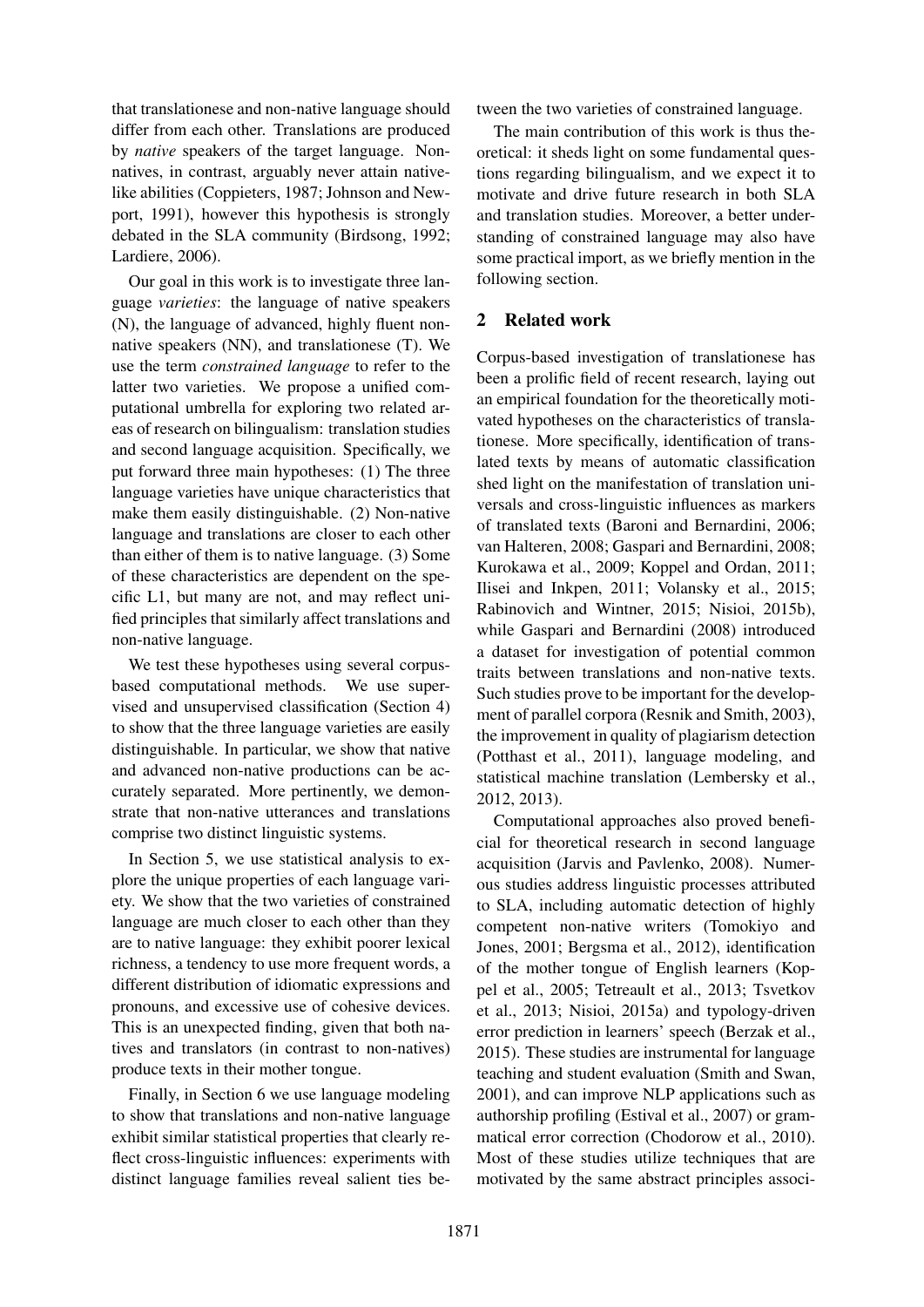ated with L1 influences on the target language.

To the best of our knowledge, our work is the first to address both translations and non-native language under a unifying computational framework, and in particular to compare both with native language.

### 3 Methodology and experimental setup

#### 3.1 Dataset

Our dataset $3$  is based on the highly homogeneous corpus of the European Parliament Proceedings (Koehn, 2005). Note that the proceedings are produced as follows: (1) the utterances of the speakers are transcribed; (2) the transcriptions are sent to the speaker who may suggest minimal editing without changing the content; (3) the edited version is then translated by native speakers. Note in particular that the texts are *not* a product of simultaneous interpretation.

In this work we utilize a subset of Europarl in which each sentence is manually annotated with speaker information, including the EU state represented and the original language in which the sentence was uttered (Nisioi et al., 2016). The texts in the corpus are uniform in terms of style, respecting the European Parliament's formal standards. Translations are produced by native English speakers and all non-native utterances are selected from members not representing UK or Ireland. Europarl N consists of texts delivered by native speakers from England.

Table 1 depicts statistics of the dataset. $4$  In contrast to other learner corpora such as ICLE (Granger, 2003), EFCAMDAT (Geertzen et al., 2013) or TOEFL-11 (Blanchard et al., 2013), this corpus contains translations, native, and nonnative English of high proficiency speakers. Members of the European Parliament have the right to use any of the EU's 24 official languages when speaking in Parliament, and the fact that some of them prefer to use English suggests a high degree of confidence in their language skills.

#### 3.2 Preprocessing

All datasets were split by sentence, cleaned (text lowercased, punctuation and empty lines removed) and tokenized using the Stanford tools

| sub-corpus       | sentences | tokens     | types   |
|------------------|-----------|------------|---------|
| native $(N)$     | 60,182    | 1.589.215  | 28,004  |
| non-native (NN)  | 29.734    | 783.742    | 18,419  |
| translated $(T)$ | 738.597   | 22,309,296 | 71,144  |
| total            | 828.513   | 24,682,253 | 117,567 |

Table 1: Europarl corpus statistics: native, nonnative and translated texts.

(Manning et al., 2014). For the classification experiments we randomly shuffled the sentences within each language variety to prevent interference of other artifacts (e.g., authorship, topic) into the classification procedure. We divided the data into chunks of approximately 2,000 tokens, respecting sentence boundaries, and normalized the values of lexical features by the number of tokens in each chunk. For classification we used Platt's sequential minimal optimization algorithm (Keerthi et al., 2001; Hall et al., 2009) to train support vector machine classifiers with the default linear kernel.

In all the experiments we used (the maximal) equal amount of data from each category, thus we always randomly down-sampled the datasets in order to have a comparable number of examples in each class; specifically, 354 chunks were used for each language variety: N, NN and T.

#### 3.3 Features

The first feature set we utilized for the classification tasks comprises *function words* (FW), probably the most popular choice ever since Mosteller and Wallace (1963) used it successfully for the Federalist Papers. Function words proved to be suitable features for multiple reasons:(1) they abstract away from contents and are therefore less biased by topic; (2) their frequency is so high that by and large they are assumed to be selected unconsciously by authors; (3) although not easily interpretable, they are assumed to reflect grammar, and therefore facilitate the study of how structures are carried over from one language to another. We used the list of approximately 400 function words provided in Koppel and Ordan (2011).

A more informative way to capture (admittedly shallow) syntax is to use *part-of-speech (POS) trigrams*. Triplets such as PP (personal pronoun) + VHZ (have, 3sg present) + VBN (be, past participle) reflect a complex tense form, represented distinctively across languages. In Europarl, for example, this triplet is highly frequent in translations

 $3$ The dataset is available at http://nlp.unibuc. ro/resources.html

<sup>4</sup>Appendix A provides details on the distribution of NN and T texts by various L1s.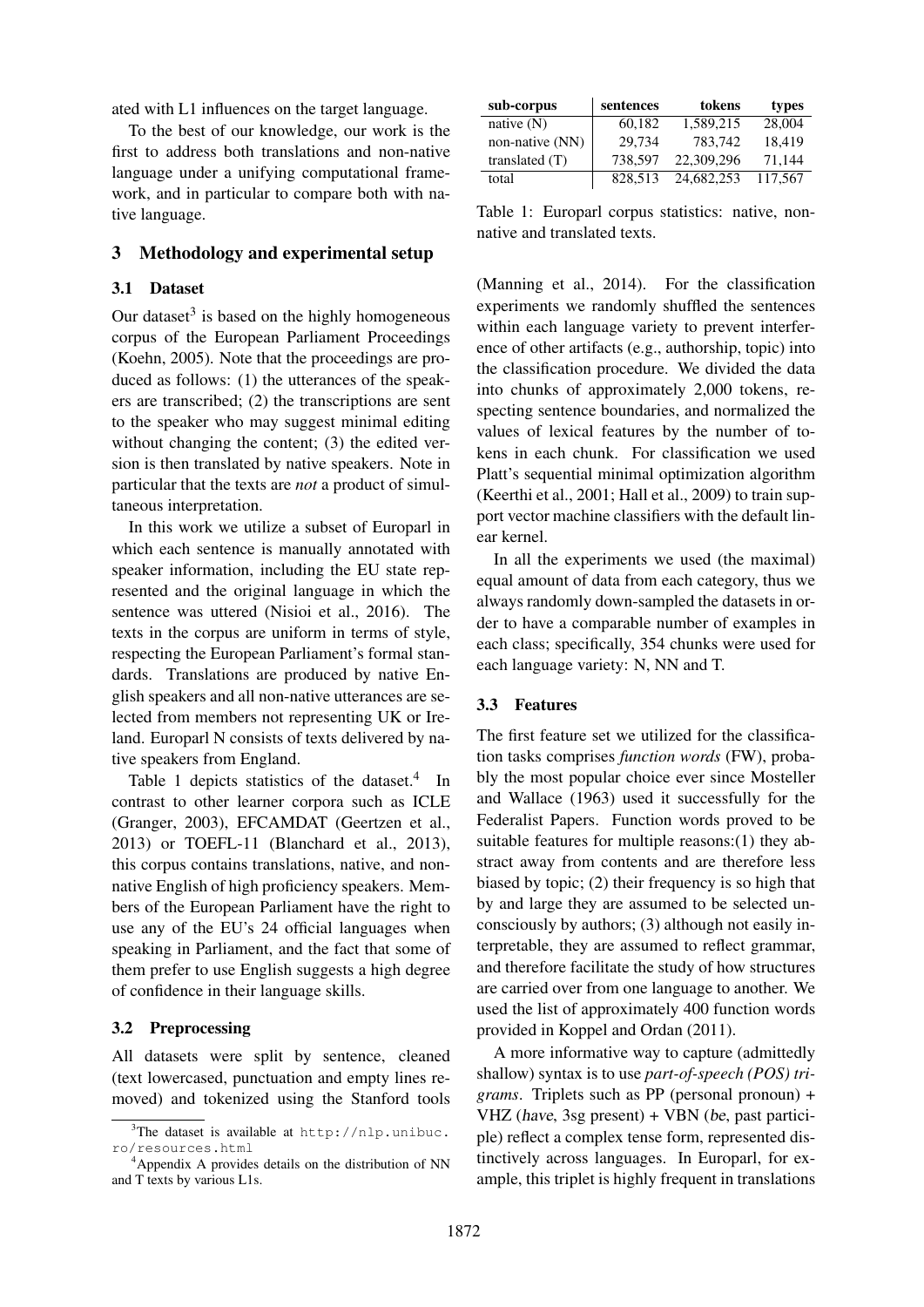from Finnish and Danish and much rarer in translations from Portuguese and Greek. In this work we used the top-3,000 most frequent POS trigrams in each corpus.

We also used *positional token frequency* (Grieve, 2007). The feature is defined as counts of words occupying the first, second, third, penultimate and last positions in a sentence. The motivation behind this feature is that sentences open and close differently across languages, and it should be expected that these opening and closing devices will be transferred from L1 if they do not violate the grammaticality of the target language. Positional tokens were previously used for translationese identification (Volansky et al., 2015) and for native language detection (Nisioi, 2015a).

Translations are assumed to exhibit *explicitation*: the tendency to render implicit utterances in the source text more explicit in the translation product. For example, causality, even though not always explicitly expressed in the source, is expressed in the target by the introduction of cohesive markers such as because, due to, etc. (Blum-Kulka, 1986). Similarly, Hinkel (2001) conducted a comparative analysis of *explicit cohesive devices* in academic texts by non-native English students, and found that cohesive markers are distributed differently in non-native English productions, compared to their native counterparts. To study this phenomenon, we used the set of over 100 cohesive markers introduced in Hinkel (2001).

#### 4 The status of constrained language

To establish the unique nature of each language variety in our dataset, we perform multiple pairwise binary classifications between N, NN, and T, as well as three-way classifications. Table 2 reports the results; the figures reflect average tenfold cross-validation accuracy (the best result in each column is boldfaced).

In line with previous works (see Section 2), classification of N–T, as well as N–NN, yields excellent results with most features and feature combinations. NN–T appears to be easily distinguishable as well; specifically, FW+POS-trigrams combination with/without positional tokens yields 99.57% accuracy. The word maybe is among the most discriminative feature for NN vs. T, being overused in NN, as opposed to perhaps, which exhibits a much higher frequency in T; this may indicate a certain degree of formality, typical of trans-

lated texts (Olohan, 2003). The words or, which and too are considerably more frequent in T, implying higher sentence complexity. This trait is also reflected by shorter NN sentences, compared to T: the average sentence length in Europarl is 26 tokens for NN vs. 30 for T. Certain decisiveness devices (sure, very) are underused in T, in accordance with Toury (1995)'s law of standardization (Vanderauwera, 1985). The three-way classification yields excellent results as well; the highest accuracy is obtained using FW+positional tokens with/without POS-trigrams.

| feature / dataset | N-NN  | $N-T$ | NN-T  | $3$ -way |
|-------------------|-------|-------|-------|----------|
| FW                | 98.72 | 98.72 | 96.89 | 96.60    |
| POS (trigrams)    | 97.45 | 98.02 | 97.45 | 95.10    |
| pos. tok          | 99.01 | 99.01 | 98.30 | 98.11    |
| cohesive markers  | 85.59 | 87.14 | 82.06 | 74.19    |
| FW+POS            | 99.43 | 99.57 | 99.57 | 99.34    |
| FW+pos. tok       | 99.71 | 99.85 | 98.30 | 99.52    |
| POS+pos. tok      | 99.57 | 99.57 | 99.01 | 99.15    |
| FW+POS+pos. tok   | 99.85 | 99.85 | 99.57 | 99.52    |

Table 2: Pairwise and three-way classification results of N, NN and T texts.

A careful inspection of the results in Table 2 reveals that NN–T classification is a slightly yet systematically harder task than N–T or N–NN; this implies that NN and T texts are more similar to each other than either of them is to N.

To emphasize this last point, we analyze the separability of the three language varieties by applying unsupervised classification. We perform *bisecting KMeans* clustering procedure previously used for unsupervised identification of translationese by Rabinovich and Wintner (2015). Clustering of N, NN and T using function words into three clusters yields high accuracy, above 90%. For the sake of clusters' visualization in a bidimensional plane, we applied principal component analysis for dimensionality reduction.



Figure 1: Clustering of N, NN and T into three (a) and two (b) clusters using function words. Clusters' centroids in (a) are marked by black circles; square sign stands for instances clustered wrongly.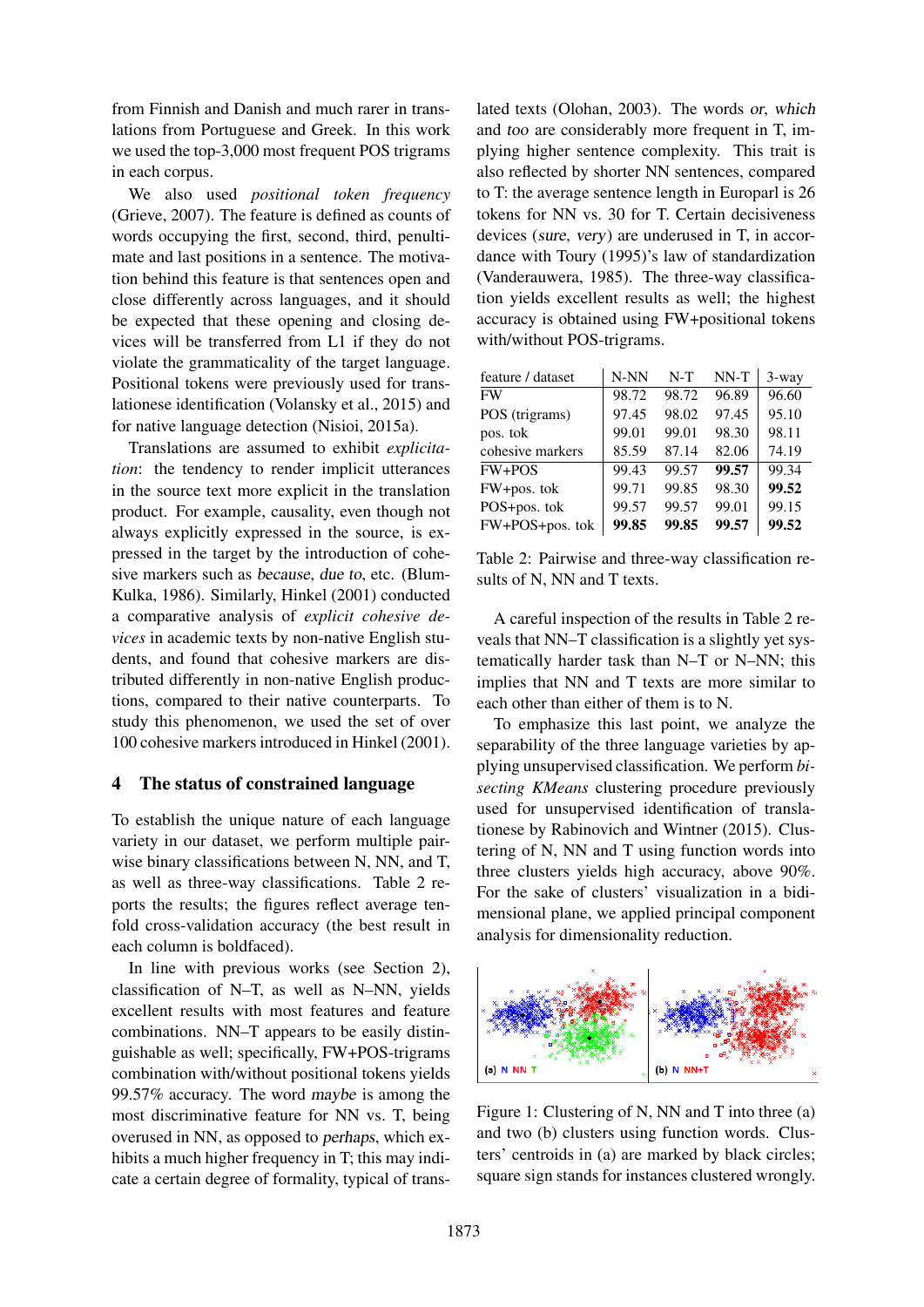The results are depicted in Figure 1 (a). Evidently, NN and T exhibit higher mutual proximity than either of them with N. Fixing the number of expected clusters to 2 further highlights this observation, as demonstrated in Figure 1 (b): both NN and T instances were assigned to a single cluster, distinctively separable from the N cluster.

We conclude that the three language varieties (N, NN, and T) constitute three different, distinguishable ontological categories, characterized by various lexical, syntactic and grammatical properties; in particular, the two varieties of constrained language (NN and T) represent two distinct linguistic systems. Nevertheless, we anticipate NN and T to share more common tendencies and regularities, when compared to N. In the following sections, we put this hypothesis to the test.

### 5 L1-independent similarities

In this section we address L1-independent similarities between NN and T, distinguishing them from N. We focus on characteristics which are theoretically motivated by translation studies and which are considered to be L1-independent, i.e., unrelated to cross-linguistic influences. We hypothesize that linguistic devices over- or underrepresented in translation would behave similarly in highly competent non-native productions, compared to native texts.

To test this hypothesis, we realized various linguistic phenomena as properties that can be easily computed from N, NN and T texts. We refer to the computed characteristics as *metrics*. Our hypothesis is that NN metric values will be similar to T, and that both will differ from N. We used equallysized texts of 780K tokens for N, NN and T; the exact computation is specified for each metric.

For the sake of visualization, the three values of each metric (for N, NN and T) were zeroone scaled by total-sum normalization. Figure 2 graphically depicts the normalized metric values. We now describe and motivate each metric. We analyze the results in Section 5.1 and establish their statistical significance in Section 5.2.

Lexical richness Translated texts tend to exhibit less lexical diversity (Al-Shabab, 1996). Blum-Kulka (1986) suggested that translated texts *make do with less words*, which is reflected by their lower type-to-token ratio (TTR) compared to that of native productions. We computed the TTR metric by dividing the number of unique (lemmatized) tokens by the total number of tokens.

Mean word rank Halverson (2003) claims that translators use more prototypical language, i.e., *they regress to the mean* (Shlesinger, 1989). We, therefore, hypothesize that rarer words are used more often in native texts than in non-native productions and translationese. To compute this metric we used a BNC-based ranked list of 50K English words<sup>5</sup>, excluding the list of function words (see Section 3.3). The metric value was calculated by averaging the rank of all tokens in a text; tokens that do not appear in the list of 50K were excluded.

Collocations Collocations are distributed differently in translations and in originals (Toury, 1980; Kenny, 2001). Common and frequent collocations are used almost subconsciously by native speakers, but will be subjected to a more careful choice by translators and, presumably, by fluent non-native speakers (Erman et al., 2014). For example, the phrase make sure appears twice more often in native Europarl texts than in NN, and five times more than in T; bear in mind has almost double frequency in N, compared to NN and T. Expressions such as: bring forward, figure out, in light of, food chain and red tape appear dozens of times in N, as opposed to zero occurrences in NN and T Europarl texts. This metric is defined by computing the frequency of idiomatic expressions<sup>6</sup> in terms of types.

Cohesive markers Translations were proven to employ cohesion intensively (Blum-Kulka, 1986;  $Q$ verås, 1998; Koppel and Ordan, 2011). Nonnative texts tend to use cohesive markers differently as well: *sentence transitions*, the major cohesion category, was shown to be overused by nonnative speakers regardless of their native language (Hinkel, 2001). The metric is defined as the frequency of sentence transitions in the three language varieties.

Qualitative comparison of various markers between NN and T productions, compared to N in the Europarl texts, highlights this phenomenon: in addition is twice as frequent in NN and T than in N; according, at the same time and thus occur three times more frequently in NN and T, compared to N; moreover is used four times more fre-

 $5$ https://www.kilgarriff.co.uk we used the list extracted from both spoken and written text.

<sup>&</sup>lt;sup>6</sup>Idioms were taken from https://en. wiktionary.org/wiki/Category:English\_ idioms. The list was minimally cleaned up.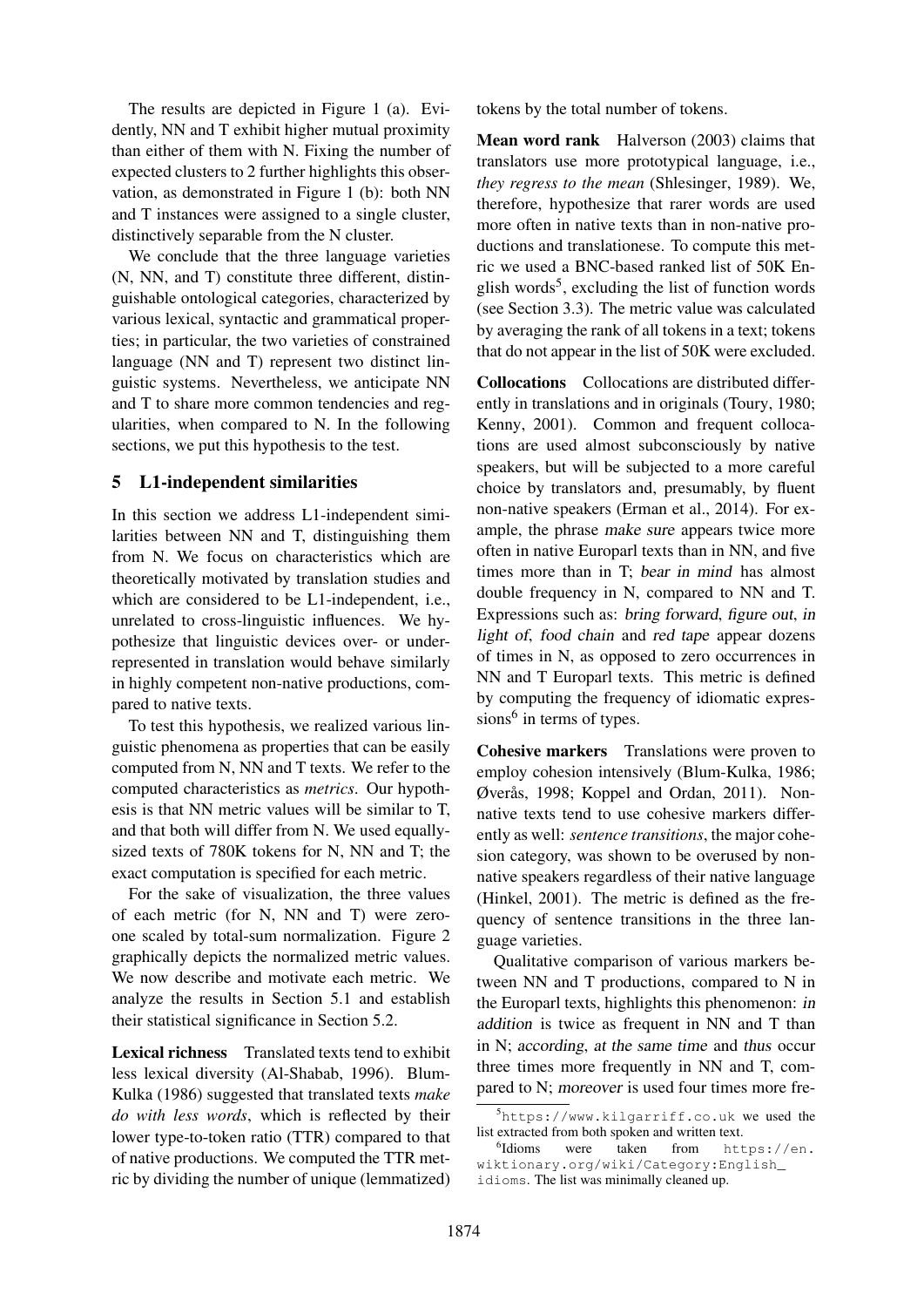

Figure 2: Metric values in N, NN and T. Tree-way differences are significant in all metric categories and "\*" indicates metrics with higher pairwise similarity of NN and T, compared individually to N.

quently; and to conclude is almost six times more frequent.

Personal pronouns We expect both non-native speakers and translators to spell out entities (both nouns and proper nouns) more frequently, as a means of *explicitation* (Olohan, 2002), thus leading to under-use of personal pronouns, in contrast to native texts. As an example, his and she are twice more frequent in N than in NN and T.

We define this metric as the frequency of (all) personal and possessive pronouns used in the three language varieties. The over-use of personal pronouns in N utterances, is indeed balanced out by lower frequency of proper and regular nouns in these texts, compared to T and NN.<sup>7</sup>

#### 5.1 Analysis

Evidently (see Figure 2), translationese and nonnative productions exhibit a consistent pattern in both datasets, compared to native texts: NN and T systematically demonstrate lower metric values than N for all characteristics (except sentence transitions, where both NN and T expectedly share a higher value). All metrics except mean word rank exhibit substantial (sometimes dramatic) differences between N, on the one hand, and NN and T, on the other, thus corroborating our hypothesis. Mean word rank exhibits a more moderate variability in the three language varieties, yielding near identical value in NN and T; yet, it shows excessive usage in N.

The differences between metric values are statistically significant for all metrics (Section 5.2). Moreover, in all cases (except transitions), the difference between NN and T metrics is significantly lower than the difference between either of them and N, implying a higher proximity of NN and T distributions, compared individually to N. This finding further emphasizes the common tendencies between NN and T.

As shown in Figure 2, NN and T are systematically and significantly different from N. Additionally, we can see that T is consistently positioned between N and NN (except for sentence transitions), implying that translations produced by native speakers tend to resemble native utterances to a higher degree than non-native productions.

#### 5.2 Statistical significance

Inspired by the results depicted in Figure 2, we now put to test two statistical hypotheses: (1) N, NN and T productions do not represent identical underlying distributions, i.e., at least one pair is distributed differently; and consequently, (2) NN and T productions exhibit higher similarity (in terms of *distance*) than either of them with N. We test these hypotheses by applying the *bootstrapping* statistical analysis.

Bootstrapping is a statistical technique involving random re-sampling (with replacement) from the original sample; it is often used to assign a measure of accuracy (e.g., a confidence interval) to an estimate. Specifically, let  $C_N$ ,  $C_{NN}$  and  $C_T$  denote native, non-native and translated sub-corpora of equal size (780K tokens). Let  $C_{ALL}$  denote the concatenation of all three sub-corpora, resulting in a total of 2,340M tokens. We further denote a function computing a metric  $m$  by  $f^m$ ; when applied to C, its value is  $f^m(C)$ . The sum of pair-

 $7$ Normalized frequencies of nouns and proper nouns are 0.323, 0.331 and 0.345 for N, T, and NN, respectively.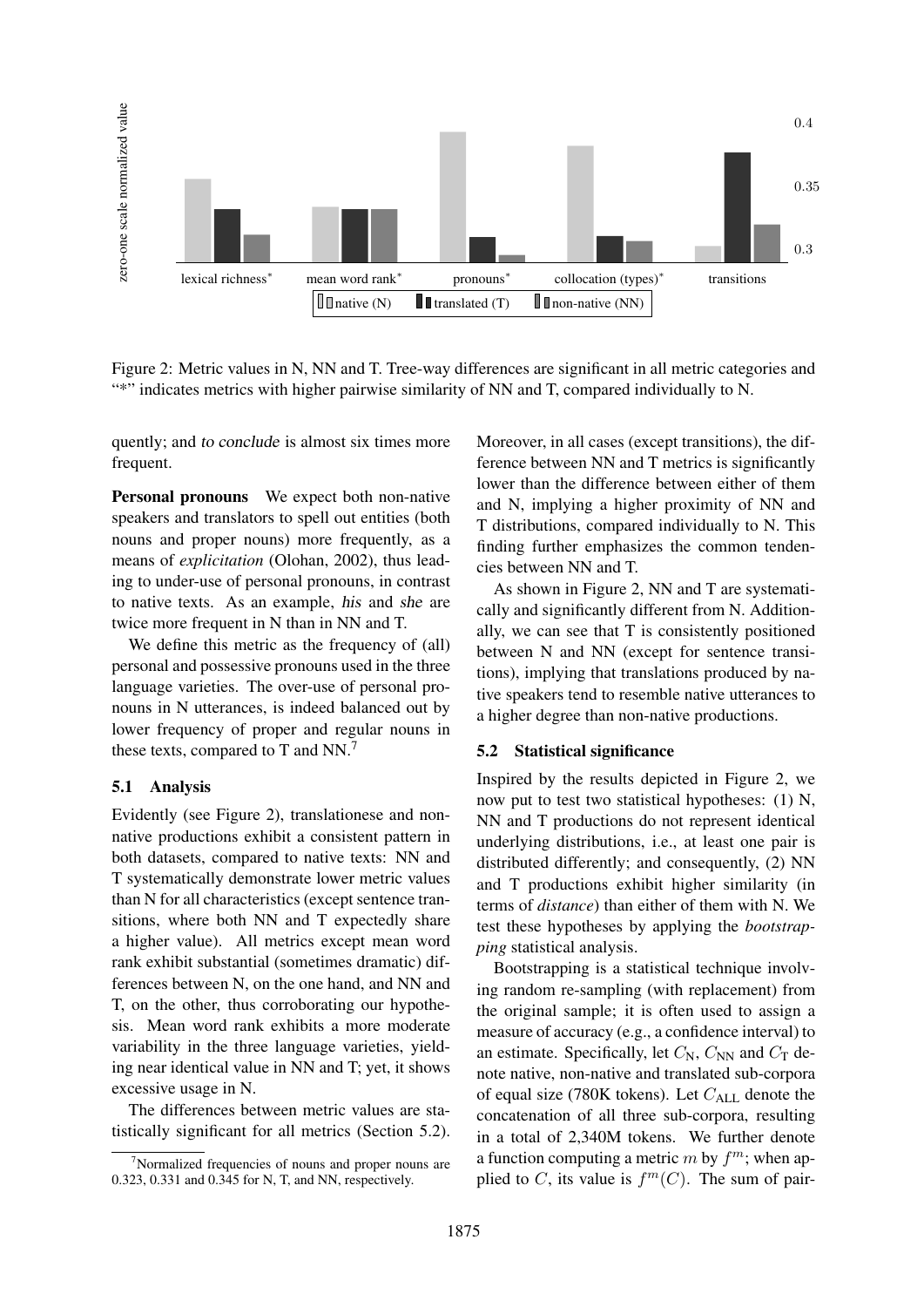wise distances between the three individual dataset metrics is denoted by  $D_{total}$ :

$$
D_{\text{total}} = |f^m(C_N) - f^m(C_{\text{NN}})| +
$$
  

$$
|f^m(C_N) - f^m(C_T)| + |f^m(C_{\text{NN}}) - f^m(C_T)|
$$

High values of  $D_{total}$  indicate a difference between the three language varieties. To examine whether the observed  $D_{total}$  is high beyond chance level, we use the bootstrap approach, and repeat the following process  $1,000$  times:<sup>8</sup> we sample  $C_{\text{ALL}}$  with replacement (at sentence granularity), generating in the j-th iteration equal-sized samples the  $C_A$  ger  $\widehat{C_N}$ j  $\mu$ , we<br>follow<br> $\mu$  with<br>rating<br> $\widehat{C_{NN}}$ j  $\frac{\text{log} \cdot \text{log}}{\text{repl}}$ <br>in the  $\sqrt{C_T}$  $j$ . The corresponding distance esti- $\overline{C_{\text{T}}}^j$ . The corresponding the corresponding  $m(\overline{C_{\text{N}}})^j - f^m(\overline{C_{\text{NN}}})$ 

$$
\begin{aligned}\n\text{mate, therefore, is:} \\
\widehat{D_{\text{total}}}^j &= |f^m(\widehat{C_N}^j) - f^m(\widehat{C_{\text{NN}}}^j)| + \\
|f^m(\widehat{C_N}^j) - f^m(\widehat{C_T}^j)| + |f^m(\widehat{C_{\text{NN}}}^j) - f^m(\widehat{C_T}^j)|\n\end{aligned}
$$

We repeat random re-sampling and computation of  $\widehat{D_{total}}^j$  1,000 times, and estimate the *p*-value of  $\widehat{D_{\text{total}}}$  by calculation of its percentile within the series of (sorted)  $\widehat{D_{total}}^j$  values, where  $j \in$  $(1, \ldots, 1000)$ . In all our experiments the original distance  $D_{\text{total}}$  exceeds the maximum estimate in the series of  $\widehat{D_{total}}^j$ , implying highly significant difference, with  $p$ -value $< 0.001$  for all metrics.

In order to stress this outcome even further, we now test whether (the constrained) NN and T exhibit higher pairwise similarity, as opposed to N. We achieve this by assessment of the distance between NN and T productions, compared to the distance between N and its closest production (again, in terms of distance): either NN or T. We sample  $C_N$ ,  $C_{NN}$  and  $C_T$  (with replacement) separately, tween NN and 1 productions, compared to the dis-<br>tance between N and its closest production (again,<br>in terms of distance): either NN or T. We sample<br> $C_N$ ,  $C_{NN}$  and  $C_T$  (with replacement) separately,<br>constructing  $\widetilde{$ define the following distance function:  $C_N$ ,  $C_{NN}$  and  $C_T$  (with replacement) separately<br>constructing  $\widetilde{C_N}$ ,  $\widetilde{C_{NN}}$  and  $\widetilde{C_T}$ , respectively, and<br>define the following distance function:<br> $\widetilde{D_{\text{dif}}}^j = |f^m(\widetilde{C_N}^j) - f^m(\widetilde{C_K})| + |f^m(\widetilde{C_{NN}}$ 

$$
\widetilde{D_{\text{dif}}}^j = |f^m(\widetilde{C_{\text{N}}}^j) - f^m(\widetilde{C}_{K}^j)| - |f^m(\widetilde{C_{\text{N}^N}}^j) - f^m(\widetilde{C_{\text{N}}}^j)|
$$

where

$$
K = \begin{cases} \text{NN} & \text{if } |f^m(C_\text{N}) - f^m(C_\text{NN})| < \\ & |f^m(C_\text{N}) - f^m(C_\text{T})| \\ \text{T} & \text{otherwise} \end{cases}
$$

We repeat re-sampling and computation of  $\frac{W}{D_{\text{dif}}}$  $j<sup>j</sup>$  1,000 times for each metric value in both

datasets and sort the results. The end points of the 95% confidence interval are defined by estimate values with 2.5% deviation from the minimum (*min-end-point*) and the maximum (*maxend-point*) estimates. We assess the *p*-value of the test by inspecting the estimate underlying the minend-point; specifically, in case the min-end-point is greater than 0, we consider  $p < 0.05$ . Metric categories exhibiting higher NN-T similarity than either N-NN or N-T are marked with "\*" in Figure 2.

### 6 L1-related similarities

We hypothesize that both varieties of constrained language exhibit similar (lexical, grammatical, and structural) patterns due to the influence of L1 over the target language. Consequently, we anticipate that non-native productions of speakers of a certain native language (L1) will be closer to translations from L1 than to translations from other languages.

Limited by the amount of text available for each individual language, we set out to test this hypothesis by inspection of two language *families*, Germanic and Romance. Specifically, the Germanic family consists of NN texts delivered by speakers from Austria, Germany, Netherlands and Sweden; and the Romance family includes NN speakers from Portugal, Italy, Spain, France and Romania. The respective T families comprise translations from Germanic and Romance originals, corresponding to the same countries. Table 3 provides details on the datasets.

|             | sentences | tokens    | types  |
|-------------|-----------|-----------|--------|
| Germanic NN | 5,384     | 132,880   | 7,841  |
| Germanic T  | 269,222   | 7.145.930 | 43.931 |
| Romance NN  | 6.384     | 180.416   | 9.838  |
| Romance T   | 307.296   | 9,846,215 | 49.925 |

Table 3: Europarl Germanic and Romance families: NN and T.

We estimate L1-related traces in the two varieties of constrained language by the fitness of a translationese-based *language model* (LM) to utterances of non-native speakers from the same language family. Attempting to trace structural and grammatical, rather than content similarities, we compile five-gram *POS* language models from Germanic and Romance translationese (GerT and RomT, respectively). $9$  We examine the predic-

 ${}^{8}$ This sample size is proven sufficient by the highly significant results (very low *p*-value).

<sup>&</sup>lt;sup>9</sup> For building LMs we used the closed vocabulary of Penn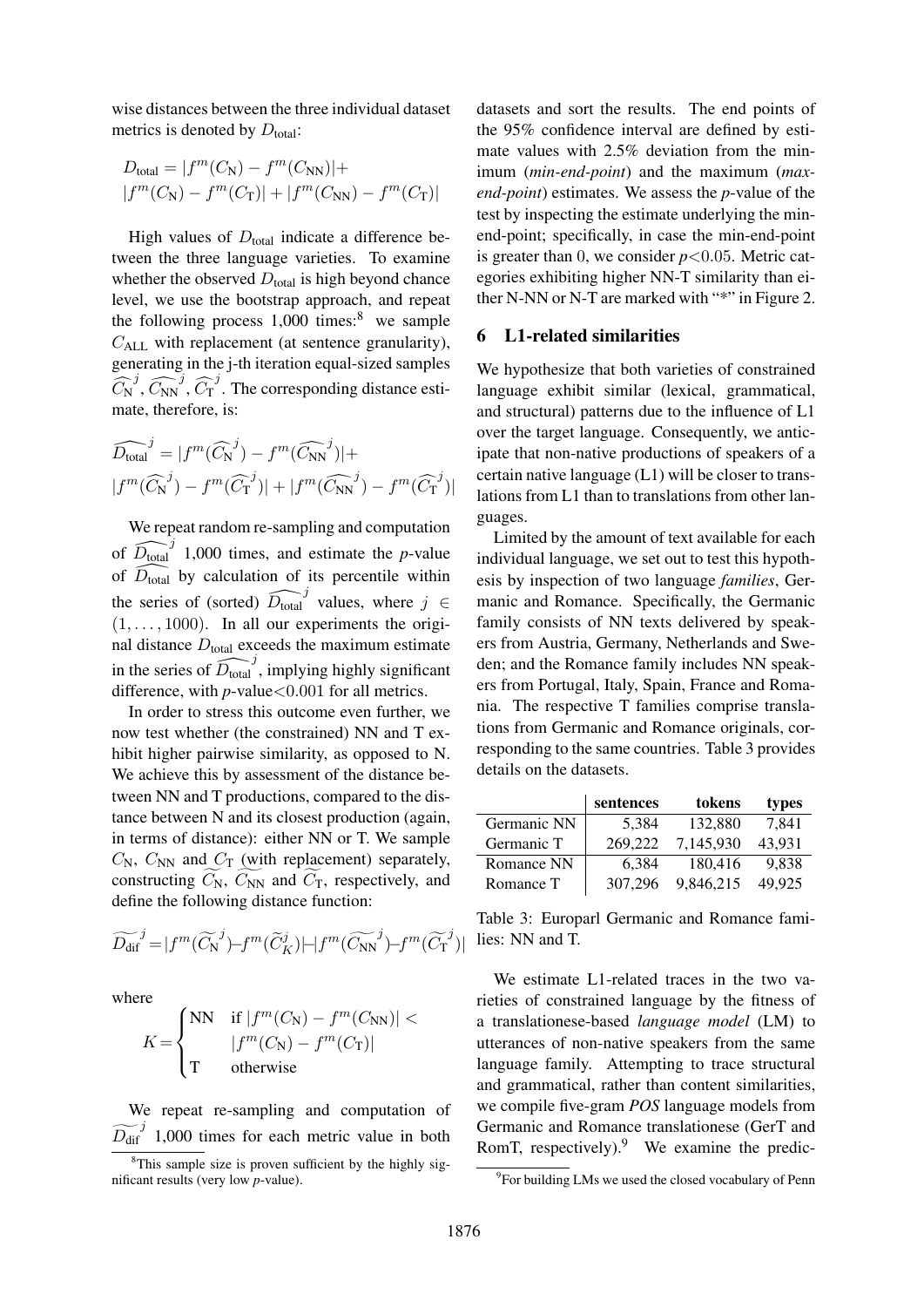tion power of these models on non-native productions of speakers with Germanic and Romance native languages (GerNN and RomNN), hypothesizing that an LM compiled from Germanic translationese will better predict non-native productions of a Germanic speaker and vice versa. The fitness of a language model to a set of sentences is estimated in terms of *perplexity* (Jelinek et al., 1977).

For building and estimating language models we used the KenLM toolkit (Heafield, 2011), employing modified Kneser-Ney smoothing without pruning. Compilation of language-family-specific models was done using 7M tokens of Germanic and Romance translationese each; the test data consisted of 5350 sentences of Germanic and Romance non-native productions. Consequently, for perplexity experiments with individual languages we utilized 500 sentences from each language. We excluded OOVs from all perplexity computations.

Table 4 reports the results. Prediction of GerNN by the GerT language model yields a slightly lower perplexity (i.e., a better prediction) than prediction by RomT. Similarly, RomNN is much better predicted by RomT than by GerT. These differences are statistically significant: we divided the NN texts into 50 chunks of 100 sentences each, and computed perplexity values by the two LMs for each chunk. Significance was then computed by a two-tailed paired t-test, yielding p-values of 0.015 for GerNN and 6e-22 for RomNN.

| $LM/NN$ GerNN |      | $LM/NN$ RomNN |      |
|---------------|------|---------------|------|
| <b>GerT</b>   | 8.77 | GerT          | 8.64 |
| RomT          | 8.79 | RomT          | 8.43 |

Table 4: Perplexity: fitness of Germanic and Romance translationese LMs to Germanic and Romance NN test sets.

As a further corroboration of the above result, we computed the perplexity of the GerT and RomT language models with respect to the language of NN speakers, this time distinguishing speakers by their country of origin. We used the same language models and non-native test chunks of 500 sentences each. Inspired by the outcome of the previous experiment, we expect that NN productions by Germanic speakers will be better predicted by GerT LM, and vice versa. Figure 3 presents a scatter plot with the results.

A clear pattern, evident from the plot, reveals



Figure 3: Perplexity of the GerT and RomT language models with respect to non-native utterances of speakers from various countries.

that all English texts with underlying Romance native languages (under the diagonal) are better predicted (i.e., obtain lower perplexity) by the RomT LM. All Germanic native languages (except German), on the other hand, are better predicted by the GerT LM. This finding further supports the hypothesis that non-native productions and translationese tend to exhibit similar L1-related traits.

### 7 Conclusion

We presented a unified computational approach for studying constrained language, where many of the features were theoretically motivated. We demonstrated that while translations and nonnative productions are two distinct language varieties, they share similarities that stem from lower lexical richness, more careful choice of idiomatic expressions and pronouns, and (presumably) subconscious excessive usage of explicitation cohesive devices. More dramatically, the language modeling experiments reveal salient ties between the native language of non-native speakers and the source language of translationese, highlighting the unified L1-related traces of L1 in both scenarios. Our findings are intriguing: native speakers and translators, in contrast to non-native speakers, use their native language, yet translation seems to gravitate towards non-native language use.

The main contribution of this work is empirical, establishing the connection between these types of language production. While we believe that these common tendencies are not incidental, more research is needed in order to establish a theoretical

Treebank POS tag set.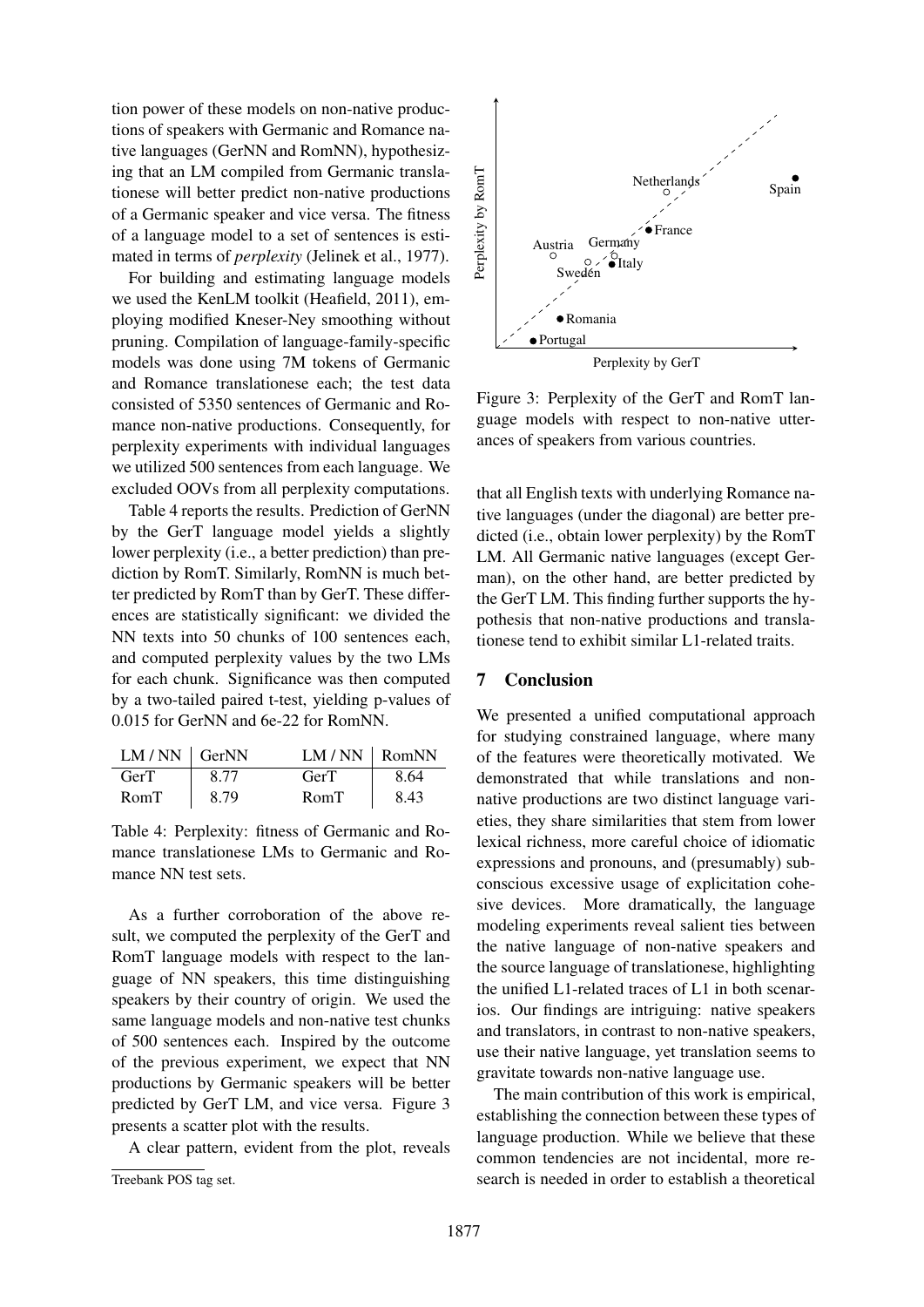explanation for the empirical findings, presumably (at least partially) on the basis of the cognitive load resulting from the simultaneous presence of two linguistic systems. We are interested in expanding the preliminary results of this work: we intend to replicate the experiments with more languages and more domains, investigate additional varieties of constrained language and employ more complex lexical, syntactic and discourse features. We also plan to investigate how the results vary when limited to specific L1s.

## Acknowledgments

This research was supported by the Israeli Ministry of Science and Technology. We are immensely grateful to Yuval Nov for much advice and helpful suggestions. We are also indebted to Roy Bar-Haim, Anca Bucur, Liviu P. Dinu, and Yosi Mass for their support and guidance during the early stages of this work, and we thank our anonymous reviewers for their valuable insights.

## References

- Omar S. Al-Shabab. 1996. *Interpretation and the language of translation: creativity and conventions in translation*. Janus, Edinburgh.
- Mona Baker. 1993. Corpus linguistics and translation studies: Implications and applications. In Mona Baker, Gill Francis, and Elena Tognini-Bonelli, editors, *Text and technology: in honour of John Sinclair*, John Benjamins, Amsterdam, pages 233–252.
- Marco Baroni and Silvia Bernardini. 2006. A new approach to the study of Translationese: Machine-learning the difference between original and translated text. *Literary and Linguistic Computing* 21(3):259–274.
- Viktor Becher. 2010. Abandoning the notion of "translation-inherent" explicitation: Against a dogma of translation studies. *Across Languages and Cultures* 11(1):1–28.
- Shane Bergsma, Matt Post, and David Yarowsky. 2012. Stylometric analysis of scientific articles. In *Proceedings of the 2012 Conference of the North American Chapter of the Association for Computational Linguistics: Human Language Technologies*. Association for Computational Linguistics, pages 327–337.
- Yevgeni Berzak, Roi Reichart, and Boris Katz. 2015. Contrastive analysis with predictive

power: Typology driven estimation of grammatical error distributions in ESL. In *Proceedings of the 19th Conference on Computational Natural Language Learning*. pages 94–102.

- David Birdsong. 1992. Ultimate attainment in second language acquisition. *Language* 68(4):706– 755.
- Daniel Blanchard, Joel Tetreault, Derrick Higgins, Aoife Cahill, and Martin Chodorow. 2013. TOEFL11: A corpus of non-native english. *ETS Research Report Series* 2013(2):i–15.
- Shoshana Blum-Kulka. 1986. Shifts of cohesion and coherence in translation. In Juliane House and Shoshana Blum-Kulka, editors, *Interlingual and intercultural communication Discourse and cognition in translation and second language acquisition studies*, Gunter Narr Verlag, volume 35, pages 17–35.
- Martin Chodorow, Michael Gamon, and Joel Tetreault. 2010. The utility of article and preposition error correction systems for English language learners: Feedback and assessment. *Language Testing* 27(3):419–436.
- Rene Coppieters. 1987. Competence differences between native and near-native speakers. *Language* 63(3):544–573.
- Heidi C. Dulay and Marina K. Burt. 1974. Natural sequences in child second language acquisition. *Language learning* 24(1):37–53.
- Rod Ellis. 1985. *Understanding Second Language Acquisition*. Oxford Applied Linguistics. Oxford University Press.
- Britt Erman, Annika Denke, Lars Fant, and Fanny Forsberg Lundell. 2014. Nativelike expression in the speech of long-residency L2 users: A study of multiword structures in L2 English, French and Spanish. *International Journal of Applied Linguistics* .
- Dominique Estival, Tanja Gaustad, Son Bao Pham, Will Radford, and Ben Hutchinson. 2007. Author profiling for English emails. In *Proceedings of the 10th Conference of the Pacific Association for Computational Linguistics*. pages 263–272.
- Federico Gaspari and Silvia Bernardini. 2008. Comparing non-native and translated language: Monolingual comparable corpora with a twist. In *Proceedings of The International Symposium*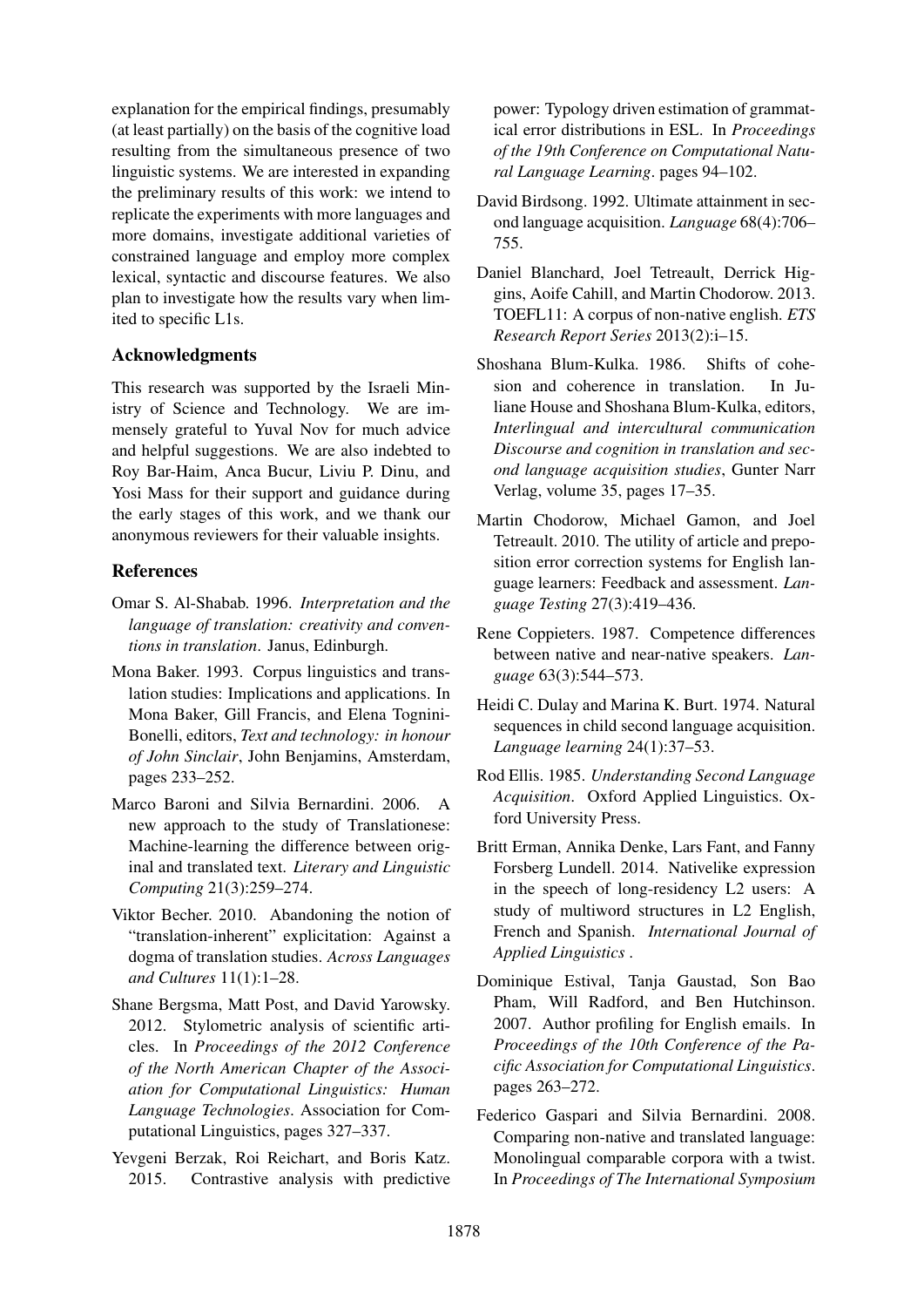*on Using Corpora in Contrastive and Translation Studies*.

- Jeroen Geertzen, Theodora Alexopoulou, and Anna Korhonen. 2013. Automatic linguistic annotation of large scale L2 databases: The EF-Cambridge open language database (EFCAM-DAT). In *Proceedings of the 31st Second Language Research Forum*. Cascadilla Proceedings Project, Somerville, MA.
- Martin Gellerstam. 1986. Translationese in Swedish novels translated from English. In Lars Wollin and Hans Lindquist, editors, *Translation Studies in Scandinavia*, CWK Gleerup, Lund, pages 88–95.
- Howard Giles and Jane L. Byrne. 1982. An intergroup approach to second language acquisition. *Journal of Multilingual and Multicultural Development* 3(1):17–40.
- Sylviane Granger. 2003. The international corpus of learner English: a new resource for foreign language learning and teaching and second language acquisition research. *Tesol Quarterly* pages 538–546.
- Jack Grieve. 2007. Quantitative authorship attribution: An evaluation of techniques. *Literary and Linguistic Computing* 22(3):251–270.
- Mark Hall, Eibe Frank, Geoffrey Holmes, Bernhard Pfahringer, Peter Reutemann, and Ian H. Witten. 2009. The WEKA data mining software: an update. *SIGKDD Explorations* 11(1):10–18.
- Sandra Halverson. 2003. The cognitive basis of translation universals. *Target* 15(2):197–241.
- Kenneth Heafield. 2011. KenLM: Faster and smaller language model queries. In *Proceedings of the Sixth Workshop on Statistical Machine Translation*. Association for Computational Linguistics, pages 187–197.
- Eli Hinkel. 2001. Matters of cohesion in L2 academic texts. *Applied Language Learning* 12(2):111–132.
- Juliane House. 2008. Beyond intervention: Universals in translation? *trans-kom* 1(1):6–19.
- Iustina Ilisei and Diana Inkpen. 2011. Translationese traits in Romanian newspapers: A machine learning approach. *International Journal of Computational Linguistics and Applications*  $2(1-2)$ .
- Scott Jarvis and Aneta Pavlenko. 2008. *Crosslinguistic influence in language and cognition*. Routledge.
- Frederick Jelinek, Robert L. Mercer, Lalit R. Bahl, and J. K. Baker. 1977. Perplexity—a measure of the difficulty of speech recognition tasks. *Journal of the Acoustical Society of America* 62:S63. Supplement 1.
- Jacqueline S. Johnson and Elissa L. Newport. 1991. Critical period effects on universal properties of language: The status of subjacency in the acquisition of a second language. *Cognition* 39(3):215–258.
- S.S. Keerthi, S.K. Shevade, C. Bhattacharyya, and K.R.K. Murthy. 2001. Improvements to platt's smo algorithm for svm classifier design. *Neural Computation* 13(3):637–649.
- Eric Kellerman and Michael Sharwood-Smith. 1986. *Crosslinguistic Influence in Second Language Acquisition*. Language Teaching Methodology Series. Pearson College Division.
- Dorothy Kenny. 2001. *Lexis and creativity in translation: a corpus-based study*. St. Jerome.
- Philipp Koehn. 2005. Europarl: A parallel corpus for statistical machine translation. MT Summit.
- Moshe Koppel and Noam Ordan. 2011. Translationese and its dialects. In *Proceedings of the 49th Annual Meeting of the Association for Computational Linguistics: Human Language Technologies*. Association for Computational Linguistics, Portland, Oregon, USA, pages 1318–1326.
- Moshe Koppel, Jonathan Schler, and Kfir Zigdon. 2005. Determining an author's native language by mining a text for errors. In *Proceedings of the eleventh ACM SIGKDD international conference on Knowledge discovery in data mining*. ACM, pages 624–628.
- David Kurokawa, Cyril Goutte, and Pierre Isabelle. 2009. Automatic detection of translated text and its impact on machine translation. In *Proceedings of MT-Summit XII*. pages 81–88.
- Donna Lardiere. 2006. *Ultimate Attainment in Second Language Acquisition: A Case Study*. L. Erlbaum.
- Gennadi Lembersky, Noam Ordan, and Shuly Wintner. 2012. Language models for machine translation: Original vs. translated texts. *Computational Linguistics* 38(4):799–825.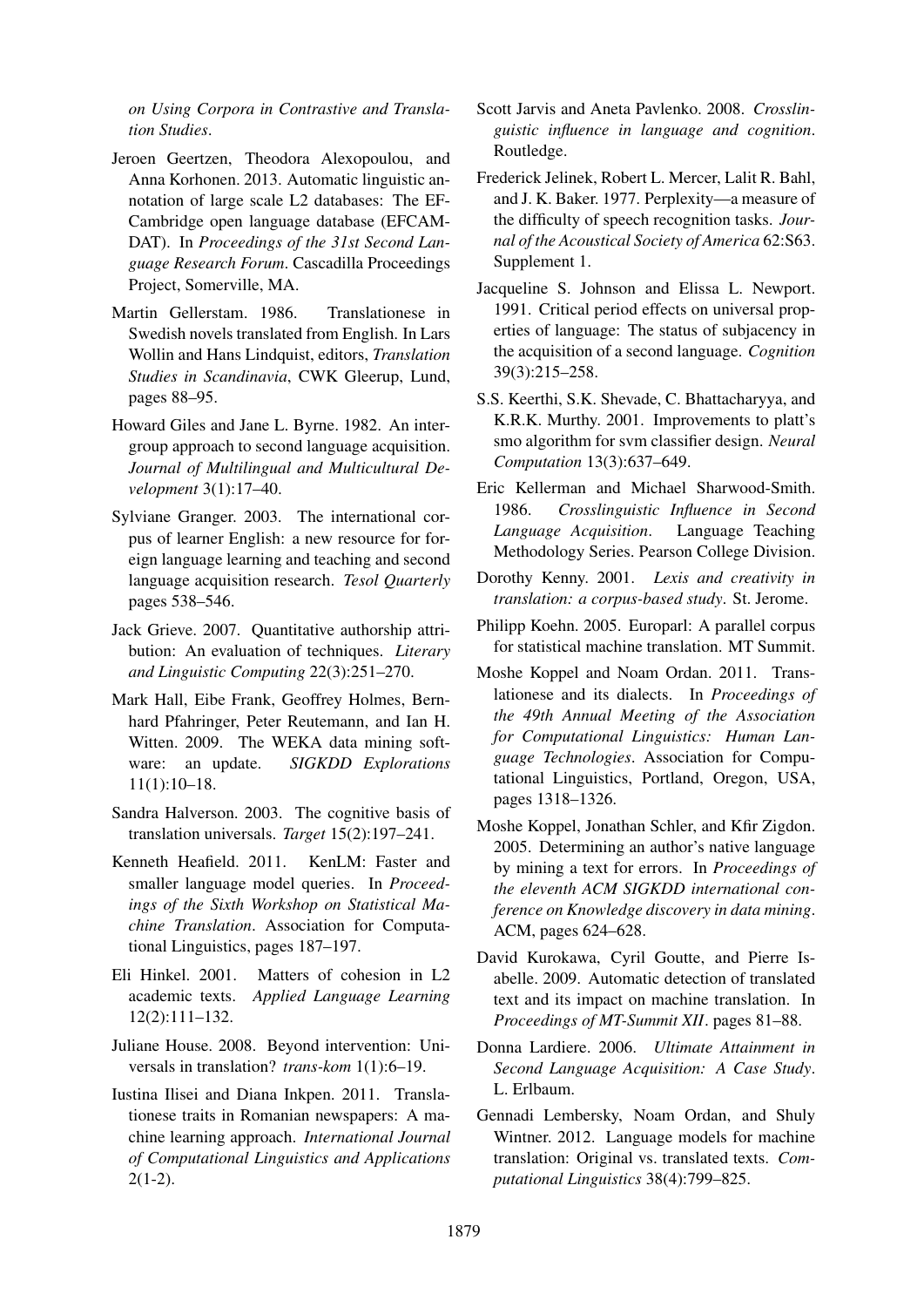- Gennadi Lembersky, Noam Ordan, and Shuly Wintner. 2013. Improving statistical machine translation by adapting translation models to translationese. *Computational Linguistics* 39(4):999–1023.
- Christopher D. Manning, Mihai Surdeanu, John Bauer, Jenny Finkel, Steven J. Bethard, and David McClosky. 2014. The Stanford CoreNLP natural language processing toolkit. In *Proceedings of 52nd Annual Meeting of the Association for Computational Linguistics: System Demonstrations*. Association for Computational Linguistics, Baltimore, Maryland, pages 55–60.
- A. Mauranen and P. Kujamäki, editors. 2004. *Translation universals: Do they exist?*. John Benjamins.
- Frederick Mosteller and David L Wallace. 1963. Inference in an authorship problem: A comparative study of discrimination methods applied to the authorship of the disputed Federalist Papers. *Journal of the American Statistical Association* 58(302):275–309.
- Sergiu Nisioi. 2015a. Feature analysis for native language identification. In Alexander F. Gelbukh, editor, *Proceedings of the 16th International Conference on Computational Linguistics and Intelligent Text Processing (CICLing 2015)*. Springer, Lecture Notes in Computer Science.
- Sergiu Nisioi. 2015b. Unsupervised classification of translated texts. In Chris Biemann, Siegfried Handschuh, André Freitas, Farid Meziane, and Elisabeth Métais, editors, Natural Language *Processing and Information Systems: Proceedings of the 20th International Conference on Applications of Natural Language to Information Systems, NLDB*. Springer, volume 9103 of *Lecture Notes in Computer Science*, pages 323– 334.
- Sergiu Nisioi, Ella Rabinovich, Liviu P. Dinu, and Shuly Wintner. 2016. A corpus of native, non-native and translated texts. In *Proceedings of the Tenth International Conference on Language Resources and Evaluation, LREC 2016*.
- Terence Odlin. 1989. *Language Transfer: Cross-Linguistic Influence in Language Learning*. Cambridge Applied Linguistics. Cambridge University Press.
- Maeve Olohan. 2002. Leave it out! using a comparable corpus to investigate aspects of explic-

itation in translation. *Cadernos de Tradução* 1(9):153–169.

- Maeve Olohan. 2003. How frequent are the contractions? A study of contracted forms in the translational English corpus. *Target* 15(1):59– 89.
- Lin Øverås. 1998. In search of the third code: An investigation of norms in literary translation. *Meta* 43(4):557–570.
- Martin Potthast, Alberto Barrón-Cedeño, Benno Stein, and Paolo Rosso. 2011. Cross-language plagiarism detection. *Language Resources and Evaluation* 45(1):45–62.
- Ella Rabinovich and Shuly Wintner. 2015. Unsupervised identification of translationese. *Transactions of the Association for Computational Linguistics* 3:419–432.
- Philip Resnik and Noah A. Smith. 2003. The web as a parallel corpus. *Computational Linguistics* 29(3):349–380.
- Larry Selinker. 1972. Interlanguage. *International Review of Applied Linguistics in Language Teaching* 10(1–4):209–232.
- Miriam Shlesinger. 1989. *Simultaneous Interpretation as a Factor in Effecting Shifts in the Position of Texts on the Oral-literate Continuum*. Master's thesis, Tel Aviv University, Faculty of the Humanities, Department of Poetics and Comparative Literature.
- Miriam Shlesinger. 2003. Effects of presentation rate on working memory in simultaneous interpreting. *The Interpreters Newsletter* 12:37–49.
- Bernard Smith and Michael Swan. 2001. *Learner English: A teacher's guide to interference and other problems*. Ernst Klett Sprachen.
- Joel Tetreault, Daniel Blanchard, and Aoife Cahill. 2013. A report on the first native language identification shared task. In *Proceedings of the Eighth Workshop on Building Educational Applications Using NLP*. Association for Computational Linguistics.
- Laura Mayfield Tomokiyo and Rosie Jones. 2001. You're not from'round here, are you?: naive Bayes detection of non-native utterance text. In *Proceedings of the second meeting of the North American Chapter of the Association for Computational Linguistics on Language technologies*. Association for Computational Linguistics, pages 1–8.